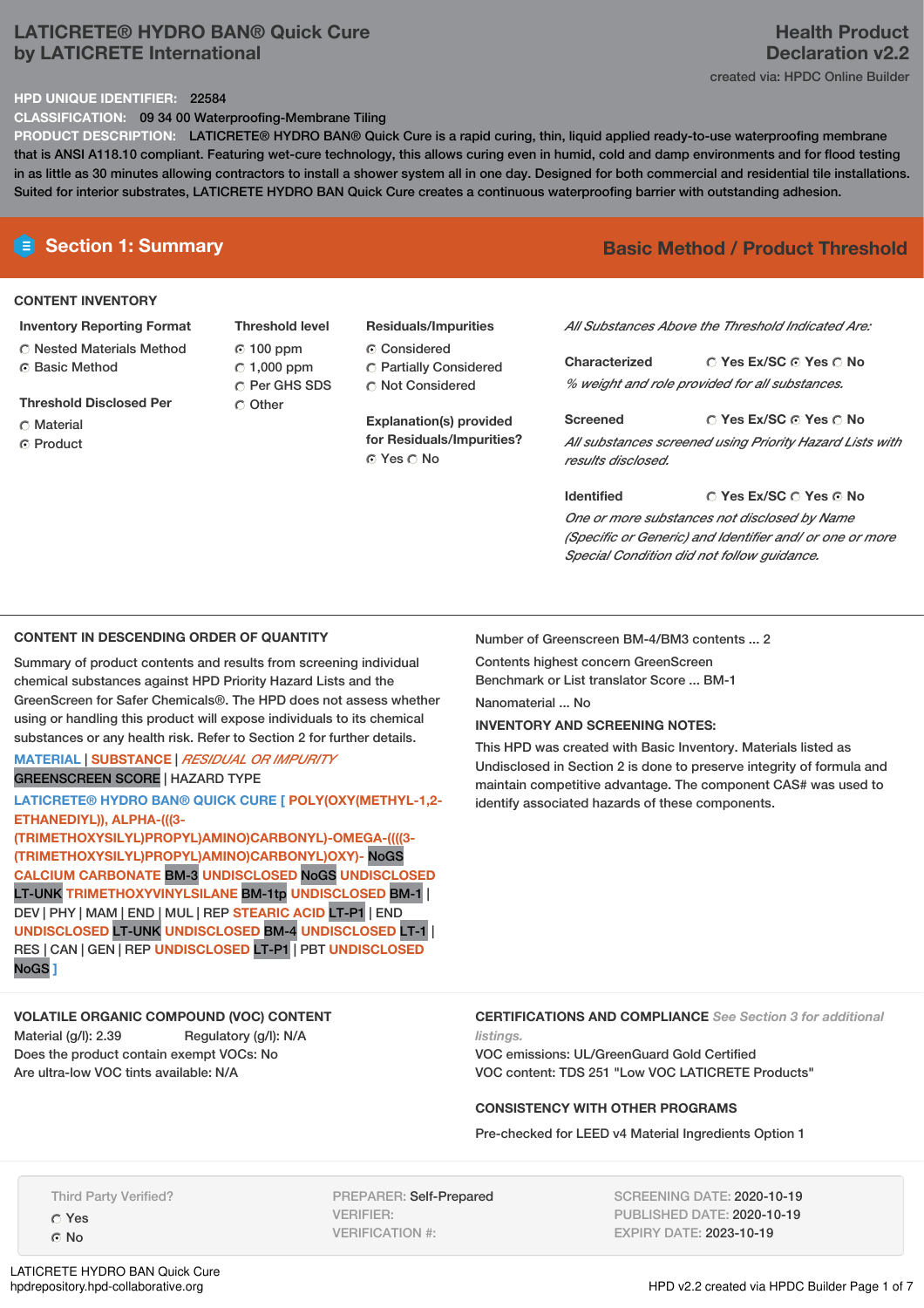This section lists contents in a product based on specific threshold(s) and reports detailed health information including hazards. This HPD uses the *inventory method indicated above, which is one of three possible methods:*

- *Basic Inventory method with Product-level threshold.*
- *Nested Material Inventory method with Product-level threshold*
- *Nested Material Inventory method with individual Material-level thresholds*

Definitions and requirements for the three inventory methods and requirements for each data field can be found in the HPD Open Standard version *2.2, available on the HPDC website at: [www.hpd-collaborative.org/hpd-2-2-standard](https://www.hpd-collaborative.org/hpd-2-2-standard)*

| <b>LATICRETE® HYDRO BAN® QUICK CURE</b>                                                                                                               |                                                                                                                                                                                                                                                                    |                 |                                          |                                                |                 |
|-------------------------------------------------------------------------------------------------------------------------------------------------------|--------------------------------------------------------------------------------------------------------------------------------------------------------------------------------------------------------------------------------------------------------------------|-----------------|------------------------------------------|------------------------------------------------|-----------------|
| PRODUCT THRESHOLD: 100 ppm                                                                                                                            |                                                                                                                                                                                                                                                                    |                 | RESIDUALS AND IMPURITIES CONSIDERED: Yes |                                                |                 |
| potentially greater than 100 ppm.                                                                                                                     | RESIDUALS AND IMPURITIES NOTES: Residuals and impurities are measured by quantitative methods and are only displayed when they are                                                                                                                                 |                 |                                          |                                                |                 |
|                                                                                                                                                       | OTHER PRODUCT NOTES: See SDS at https://laticrete.com for occupational exposure information.                                                                                                                                                                       |                 |                                          |                                                |                 |
| POLY(OXY(METHYL-1,2-ETHANEDIYL)), ALPHA-(((3-<br>(TRIMETHOXYSILYL)PROPYL)AMINO)CARBONYL)-OMEGA-((((3-<br>(TRIMETHOXYSILYL)PROPYL)AMINO)CARBONYL)OXY)- |                                                                                                                                                                                                                                                                    |                 |                                          |                                                | ID: 216597-12-5 |
|                                                                                                                                                       | HAZARD SCREENING METHOD: Pharos Chemical and Materials Library                                                                                                                                                                                                     |                 | HAZARD SCREENING DATE: 2020-10-19        |                                                |                 |
| $\%$ : 58.0000 - 65.0000                                                                                                                              | <b>GS: NoGS</b>                                                                                                                                                                                                                                                    | <b>RC: None</b> | NANO: No                                 | <b>SUBSTANCE ROLE: Monomer</b>                 |                 |
| <b>HAZARD TYPE</b>                                                                                                                                    | <b>AGENCY AND LIST TITLES</b>                                                                                                                                                                                                                                      |                 | <b>WARNINGS</b>                          |                                                |                 |
| None found                                                                                                                                            |                                                                                                                                                                                                                                                                    |                 |                                          | No warnings found on HPD Priority Hazard Lists |                 |
|                                                                                                                                                       | SUBSTANCE NOTES: The amount of this component may vary based on plant of manufacture.                                                                                                                                                                              |                 |                                          |                                                |                 |
|                                                                                                                                                       |                                                                                                                                                                                                                                                                    |                 |                                          |                                                |                 |
| <b>CALCIUM CARBONATE</b>                                                                                                                              |                                                                                                                                                                                                                                                                    |                 |                                          |                                                | ID: 471-34-1    |
|                                                                                                                                                       | HAZARD SCREENING METHOD: Pharos Chemical and Materials Library HAZARD SCREENING DATE: 2020-10-19                                                                                                                                                                   |                 |                                          |                                                |                 |
| %: $29,0000 - 32,0000$                                                                                                                                | <b>GS: BM-3</b>                                                                                                                                                                                                                                                    | <b>RC: None</b> | NANO: No                                 | <b>SUBSTANCE ROLE: Filler</b>                  |                 |
| <b>HAZARD TYPE</b>                                                                                                                                    | <b>AGENCY AND LIST TITLES</b>                                                                                                                                                                                                                                      |                 | <b>WARNINGS</b>                          |                                                |                 |
| None found                                                                                                                                            |                                                                                                                                                                                                                                                                    |                 |                                          | No warnings found on HPD Priority Hazard Lists |                 |
|                                                                                                                                                       | SUBSTANCE NOTES: The amount of this component may vary based on the plant of manufacture.                                                                                                                                                                          |                 |                                          |                                                |                 |
|                                                                                                                                                       |                                                                                                                                                                                                                                                                    |                 |                                          |                                                |                 |
| <b>UNDISCLOSED</b>                                                                                                                                    |                                                                                                                                                                                                                                                                    |                 |                                          |                                                |                 |
|                                                                                                                                                       | HAZARD SCREENING METHOD: Pharos Chemical and Materials Library                                                                                                                                                                                                     |                 | HAZARD SCREENING DATE: 2020-10-19        |                                                |                 |
| %: $5.5000 - 6.2000$                                                                                                                                  | <b>GS: NoGS</b>                                                                                                                                                                                                                                                    |                 | RC: None NANO: No                        | <b>SUBSTANCE ROLE: Polymer species</b>         |                 |
| <b>HAZARD TYPE</b>                                                                                                                                    | <b>AGENCY AND LIST TITLES</b>                                                                                                                                                                                                                                      |                 | <b>WARNINGS</b>                          |                                                |                 |
| None found                                                                                                                                            |                                                                                                                                                                                                                                                                    |                 |                                          | No warnings found on HPD Priority Hazard Lists |                 |
|                                                                                                                                                       | SUBSTANCE NOTES: The amount of this component may vary based on the plant of manufacture. This product is shown as undisclosed to<br>preserve integrity of formula and maintain competitive advantage. The component CAS# was used to identify associated hazards. |                 |                                          |                                                |                 |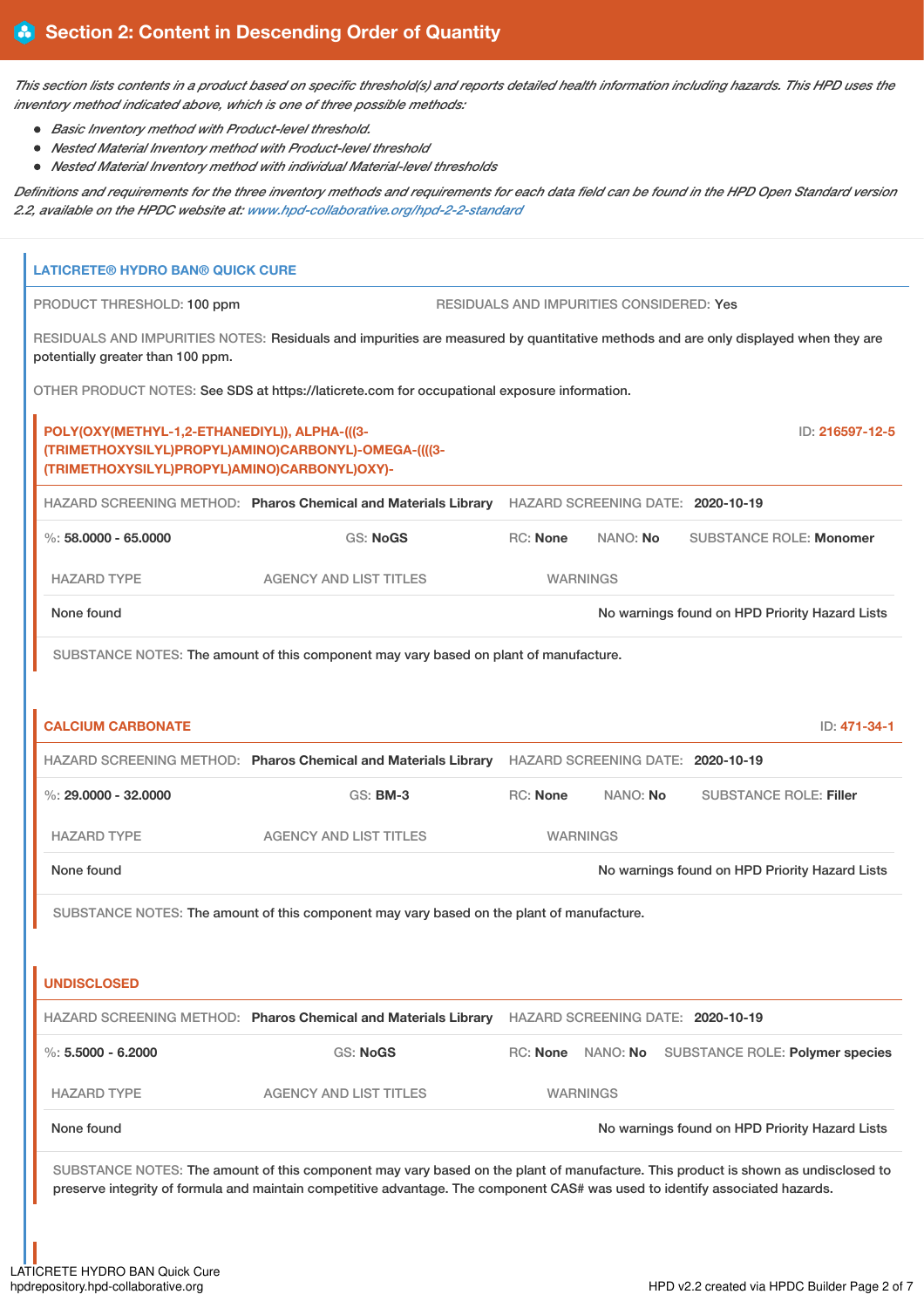| <b>UNDISCLOSED</b>                                                                        |                                                                                                                                                                                                                                                                    |                 |          |                                                   |  |                                |                                                |
|-------------------------------------------------------------------------------------------|--------------------------------------------------------------------------------------------------------------------------------------------------------------------------------------------------------------------------------------------------------------------|-----------------|----------|---------------------------------------------------|--|--------------------------------|------------------------------------------------|
|                                                                                           | HAZARD SCREENING METHOD: Pharos Chemical and Materials Library                                                                                                                                                                                                     |                 |          | HAZARD SCREENING DATE: 2020-10-19                 |  |                                |                                                |
| $\%$ : 2.5000 - 3.5000                                                                    | <b>GS: LT-UNK</b>                                                                                                                                                                                                                                                  |                 |          | RC: None NANO: No                                 |  |                                | SUBSTANCE ROLE: Polymer species                |
| <b>HAZARD TYPE</b>                                                                        | <b>AGENCY AND LIST TITLES</b>                                                                                                                                                                                                                                      |                 |          | <b>WARNINGS</b>                                   |  |                                |                                                |
| None found                                                                                |                                                                                                                                                                                                                                                                    |                 |          |                                                   |  |                                | No warnings found on HPD Priority Hazard Lists |
|                                                                                           | SUBSTANCE NOTES: The amount of this component may vary based on the plant of manufacture. This product is shown as undisclosed to<br>preserve integrity of formula and maintain competitive advantage. The component CAS# was used to identify associated hazards. |                 |          |                                                   |  |                                |                                                |
| <b>TRIMETHOXYVINYLSILANE</b>                                                              |                                                                                                                                                                                                                                                                    |                 |          |                                                   |  |                                | ID: 2768-02-7                                  |
|                                                                                           | HAZARD SCREENING METHOD: Pharos Chemical and Materials Library HAZARD SCREENING DATE: 2020-10-19                                                                                                                                                                   |                 |          |                                                   |  |                                |                                                |
| %: $2,0000 - 4,0000$                                                                      | GS: BM-1tp                                                                                                                                                                                                                                                         |                 |          | RC: None NANO: No                                 |  |                                | SUBSTANCE ROLE: Polymer species                |
| <b>HAZARD TYPE</b>                                                                        | <b>AGENCY AND LIST TITLES</b>                                                                                                                                                                                                                                      |                 |          | <b>WARNINGS</b>                                   |  |                                |                                                |
| None found                                                                                |                                                                                                                                                                                                                                                                    |                 |          |                                                   |  |                                | No warnings found on HPD Priority Hazard Lists |
| SUBSTANCE NOTES: The amount of this component may vary based on the plant of manufacture. |                                                                                                                                                                                                                                                                    |                 |          |                                                   |  |                                |                                                |
|                                                                                           |                                                                                                                                                                                                                                                                    |                 |          |                                                   |  |                                |                                                |
| <b>UNDISCLOSED</b>                                                                        |                                                                                                                                                                                                                                                                    |                 |          |                                                   |  |                                |                                                |
|                                                                                           | HAZARD SCREENING METHOD: Pharos Chemical and Materials Library HAZARD SCREENING DATE: 2020-10-19                                                                                                                                                                   |                 |          |                                                   |  |                                |                                                |
| $\%$ : 0.5000 - 1.0000                                                                    | <b>GS: BM-1</b>                                                                                                                                                                                                                                                    | <b>RC: None</b> |          | NANO: No                                          |  | <b>SUBSTANCE ROLE: Solvent</b> |                                                |
| <b>HAZARD TYPE</b>                                                                        | <b>AGENCY AND LIST TITLES</b>                                                                                                                                                                                                                                      |                 |          | <b>WARNINGS</b>                                   |  |                                |                                                |
| <b>DEVELOPMENTAL</b>                                                                      | US NIH - Reproductive & Developmental<br>Monographs                                                                                                                                                                                                                |                 | Toxicity | Clear Evidence of Adverse Effects - Developmental |  |                                |                                                |
| PHYSICAL HAZARD (REACTIVE)                                                                | EU - GHS (H-Statements)                                                                                                                                                                                                                                            |                 |          | H225 - Highly flammable liquid and vapour         |  |                                |                                                |
| <b>MAMMALIAN</b>                                                                          | EU - GHS (H-Statements)                                                                                                                                                                                                                                            |                 |          | H301 - Toxic if swallowed                         |  |                                |                                                |
| <b>MAMMALIAN</b>                                                                          | EU - GHS (H-Statements)                                                                                                                                                                                                                                            |                 |          | H311 - Toxic in contact with skin                 |  |                                |                                                |
| <b>MAMMALIAN</b>                                                                          | EU - GHS (H-Statements)                                                                                                                                                                                                                                            |                 |          | H331 - Toxic if inhaled                           |  |                                |                                                |
| <b>ORGAN TOXICANT</b>                                                                     | EU - GHS (H-Statements)                                                                                                                                                                                                                                            |                 |          | H370 - Causes damage to organs                    |  |                                |                                                |
| <b>ENDOCRINE</b>                                                                          | <b>TEDX - Potential Endocrine Disruptors</b>                                                                                                                                                                                                                       |                 |          | <b>Potential Endocrine Disruptor</b>              |  |                                |                                                |
| <b>MULTIPLE</b>                                                                           | German FEA - Substances Hazardous to<br>Waters                                                                                                                                                                                                                     |                 |          | Class 2 - Hazard to Waters                        |  |                                |                                                |
| <b>REPRODUCTIVE</b>                                                                       | GHS - Japan                                                                                                                                                                                                                                                        |                 |          | Toxic to reproduction - Category 1B [H360]        |  |                                |                                                |

SUBSTANCE NOTES: The amount of this component may vary based on the plant of manufacture. This product is shown as undisclosed to preserve integrity of formula and maintain competitive advantage. The component CAS# was used to identify associated hazards.

#### **STEARIC ACID** ID: **57-11-4**

HAZARD SCREENING METHOD: **Pharos Chemical and Materials Library** HAZARD SCREENING DATE: **2020-10-19**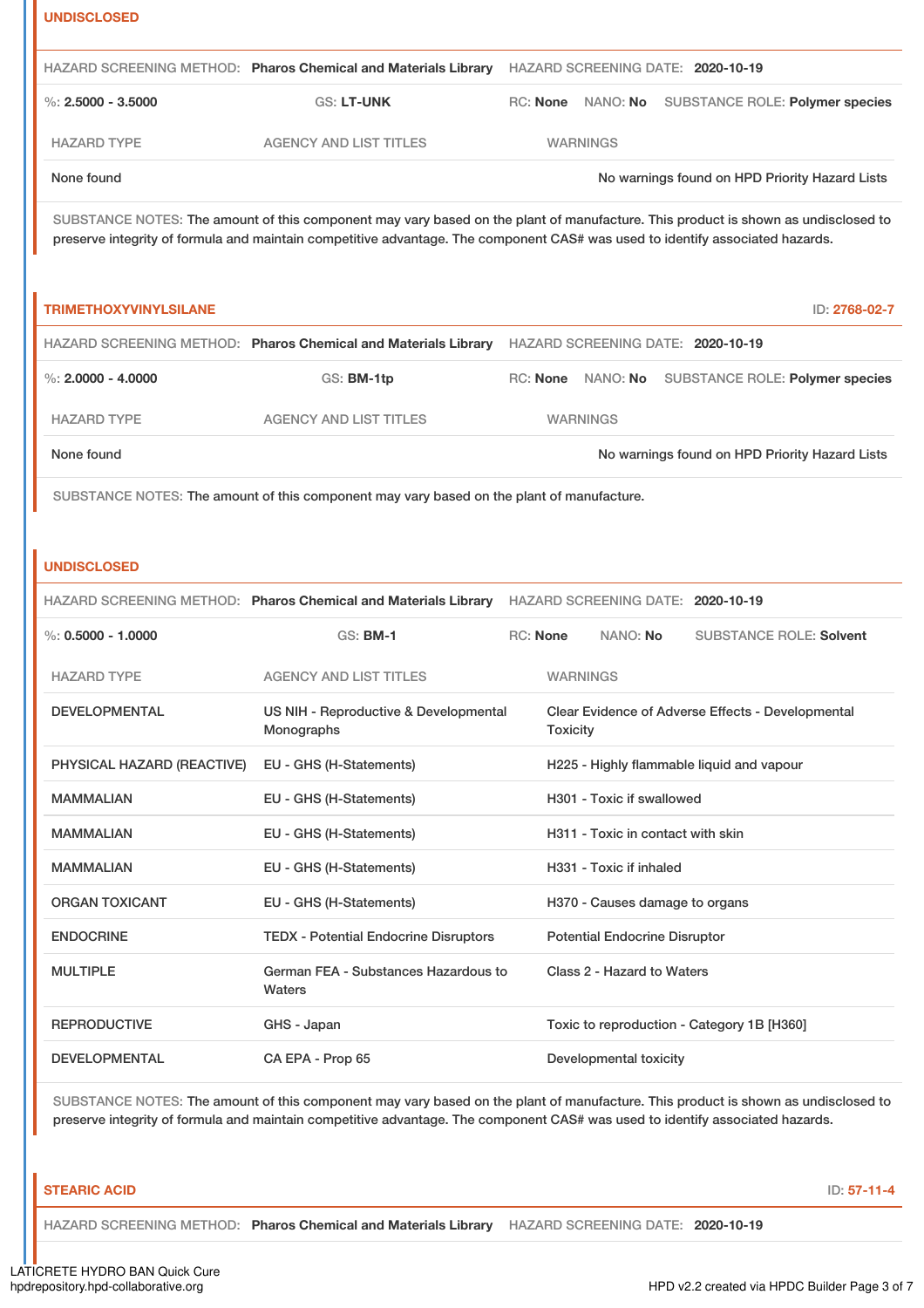| $\%$ : 0.5000 - 3.5000                                                                                                                                                                                                                                             | <b>GS: LT-P1</b>                                                                                                                  | RC: None                                                      | NANO: No                             | <b>SUBSTANCE ROLE: Filler</b>                       |  |
|--------------------------------------------------------------------------------------------------------------------------------------------------------------------------------------------------------------------------------------------------------------------|-----------------------------------------------------------------------------------------------------------------------------------|---------------------------------------------------------------|--------------------------------------|-----------------------------------------------------|--|
| <b>HAZARD TYPE</b>                                                                                                                                                                                                                                                 | <b>AGENCY AND LIST TITLES</b>                                                                                                     |                                                               | <b>WARNINGS</b>                      |                                                     |  |
| <b>ENDOCRINE</b>                                                                                                                                                                                                                                                   | <b>TEDX - Potential Endocrine Disruptors</b>                                                                                      |                                                               | <b>Potential Endocrine Disruptor</b> |                                                     |  |
| SUBSTANCE NOTES: The amount of this component may vary based on the plant of manufacture.                                                                                                                                                                          |                                                                                                                                   |                                                               |                                      |                                                     |  |
|                                                                                                                                                                                                                                                                    |                                                                                                                                   |                                                               |                                      |                                                     |  |
| <b>UNDISCLOSED</b>                                                                                                                                                                                                                                                 |                                                                                                                                   |                                                               |                                      |                                                     |  |
|                                                                                                                                                                                                                                                                    | HAZARD SCREENING METHOD: Pharos Chemical and Materials Library HAZARD SCREENING DATE: 2020-10-19                                  |                                                               |                                      |                                                     |  |
| %: $0.2000 - 0.4000$                                                                                                                                                                                                                                               | <b>GS: LT-UNK</b>                                                                                                                 |                                                               |                                      | RC: None NANO: No SUBSTANCE ROLE: Polymer species   |  |
| <b>HAZARD TYPE</b>                                                                                                                                                                                                                                                 | <b>AGENCY AND LIST TITLES</b>                                                                                                     |                                                               | <b>WARNINGS</b>                      |                                                     |  |
| None found                                                                                                                                                                                                                                                         |                                                                                                                                   |                                                               |                                      | No warnings found on HPD Priority Hazard Lists      |  |
|                                                                                                                                                                                                                                                                    | SUBSTANCE NOTES: The amount of this component may vary based on the plant of manufacture. This product is shown as undisclosed to |                                                               |                                      |                                                     |  |
|                                                                                                                                                                                                                                                                    | preserve integrity of formula and maintain competitive advantage. The component CAS# was used to identify associated hazards.     |                                                               |                                      |                                                     |  |
| <b>UNDISCLOSED</b>                                                                                                                                                                                                                                                 |                                                                                                                                   |                                                               |                                      |                                                     |  |
|                                                                                                                                                                                                                                                                    |                                                                                                                                   |                                                               |                                      |                                                     |  |
|                                                                                                                                                                                                                                                                    | HAZARD SCREENING METHOD: Pharos Chemical and Materials Library HAZARD SCREENING DATE: 2020-10-19                                  |                                                               |                                      |                                                     |  |
| %: $0.1000 - 0.2000$                                                                                                                                                                                                                                               | <b>GS: BM-4</b>                                                                                                                   | <b>RC: None</b>                                               | NANO: No                             | <b>SUBSTANCE ROLE: Diluent</b>                      |  |
| <b>HAZARD TYPE</b>                                                                                                                                                                                                                                                 | <b>AGENCY AND LIST TITLES</b>                                                                                                     |                                                               | <b>WARNINGS</b>                      |                                                     |  |
| None found                                                                                                                                                                                                                                                         |                                                                                                                                   |                                                               |                                      | No warnings found on HPD Priority Hazard Lists      |  |
| SUBSTANCE NOTES: The amount of this component may vary based on the plant of manufacture. This product is shown as undisclosed to<br>preserve integrity of formula and maintain competitive advantage. The component CAS# was used to identify associated hazards. |                                                                                                                                   |                                                               |                                      |                                                     |  |
|                                                                                                                                                                                                                                                                    |                                                                                                                                   |                                                               |                                      |                                                     |  |
| <b>UNDISCLOSED</b>                                                                                                                                                                                                                                                 |                                                                                                                                   |                                                               |                                      |                                                     |  |
|                                                                                                                                                                                                                                                                    | HAZARD SCREENING METHOD: Pharos Chemical and Materials Library HAZARD SCREENING DATE: 2020-10-19                                  |                                                               |                                      |                                                     |  |
| $\%$ : 0.1000 - 0.5000                                                                                                                                                                                                                                             | $GS: LT-1$                                                                                                                        | RC: None                                                      | NANO: No                             | <b>SUBSTANCE ROLE: Pigment</b>                      |  |
| <b>HAZARD TYPE</b>                                                                                                                                                                                                                                                 | <b>AGENCY AND LIST TITLES</b>                                                                                                     |                                                               | <b>WARNINGS</b>                      |                                                     |  |
| <b>RESPIRATORY</b>                                                                                                                                                                                                                                                 | <b>AOEC - Asthmagens</b>                                                                                                          |                                                               | Asthmagen (G) - generally accepted   |                                                     |  |
| <b>CANCER</b>                                                                                                                                                                                                                                                      | <b>MAK</b>                                                                                                                        | Carcinogen Group 2 - Considered to be carcinogenic for<br>man |                                      |                                                     |  |
| <b>RESPIRATORY</b>                                                                                                                                                                                                                                                 | <b>MAK</b>                                                                                                                        |                                                               | sensitization                        | Sensitizing Substance Sah - Danger of airway & skin |  |
| <b>GENE MUTATION</b>                                                                                                                                                                                                                                               | <b>MAK</b>                                                                                                                        |                                                               | Germ Cell Mutagen 3a                 |                                                     |  |
| <b>REPRODUCTIVE</b>                                                                                                                                                                                                                                                | <b>GHS - Australia</b>                                                                                                            |                                                               | H360F - May damage fertility         |                                                     |  |
|                                                                                                                                                                                                                                                                    |                                                                                                                                   |                                                               |                                      |                                                     |  |

SUBSTANCE NOTES: The amount of this component may vary based on the plant of manufacture. This product is shown as undisclosed to preserve integrity of formula and maintain competitive advantage. The component CAS# was used to identify associated hazards.

## **UNDISCLOSED**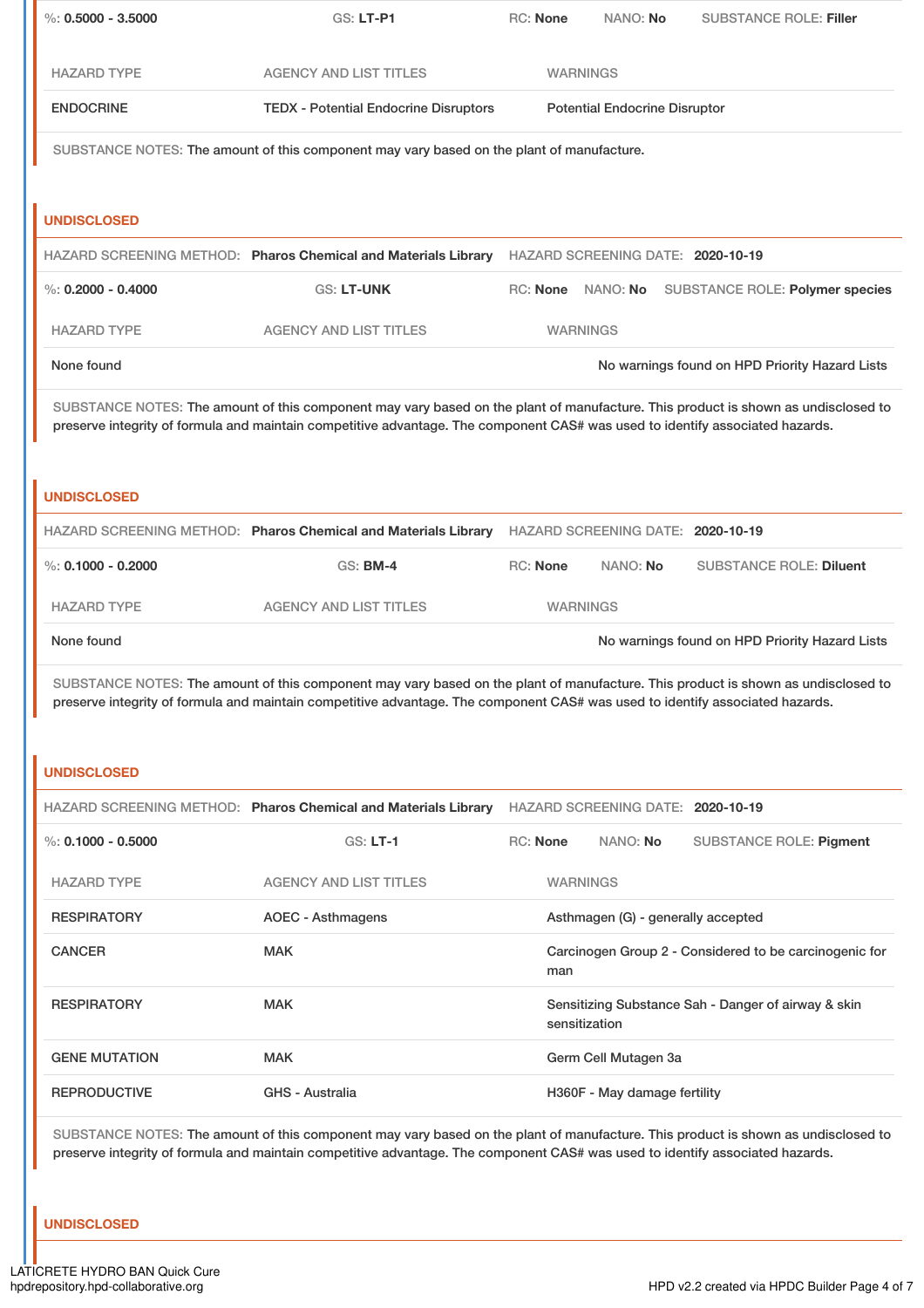|                      | HAZARD SCREENING METHOD: Pharos Chemical and Materials Library                                                                                                                                                                                                     |                 |                                                | HAZARD SCREENING DATE: 2020-10-19                                                             |
|----------------------|--------------------------------------------------------------------------------------------------------------------------------------------------------------------------------------------------------------------------------------------------------------------|-----------------|------------------------------------------------|-----------------------------------------------------------------------------------------------|
| %: $0.1000 - 0.2000$ | <b>GS: LT-P1</b>                                                                                                                                                                                                                                                   | <b>RC: None</b> | NANO: No                                       | <b>SUBSTANCE ROLE: Pigment</b>                                                                |
| <b>HAZARD TYPE</b>   | <b>AGENCY AND LIST TITLES</b>                                                                                                                                                                                                                                      |                 | <b>WARNINGS</b>                                |                                                                                               |
| <b>PBT</b>           | ChemSec - SIN List                                                                                                                                                                                                                                                 |                 |                                                | PBT / vPvB (Persistent, Bioaccumulative, & Toxic / very<br>Persistent & very Bioaccumulative) |
| <b>UNDISCLOSED</b>   | SUBSTANCE NOTES: The amount of this component may vary based on the plant of manufacture. This product is shown as undisclosed to<br>preserve integrity of formula and maintain competitive advantage. The component CAS# was used to identify associated hazards. |                 |                                                |                                                                                               |
|                      |                                                                                                                                                                                                                                                                    |                 |                                                |                                                                                               |
|                      | HAZARD SCREENING METHOD: Pharos Chemical and Materials Library                                                                                                                                                                                                     |                 |                                                | HAZARD SCREENING DATE: 2020-10-19                                                             |
| %: $0.0000 - 0.5000$ | <b>GS: NoGS</b>                                                                                                                                                                                                                                                    |                 | RC: None NANO: No                              | <b>SUBSTANCE ROLE: Polymer species</b>                                                        |
| <b>HAZARD TYPE</b>   | <b>AGENCY AND LIST TITLES</b>                                                                                                                                                                                                                                      |                 | <b>WARNINGS</b>                                |                                                                                               |
| None found           |                                                                                                                                                                                                                                                                    |                 | No warnings found on HPD Priority Hazard Lists |                                                                                               |

SUBSTANCE NOTES: The amount of this component may vary based on the plant of manufacture. This product is shown as undisclosed to preserve integrity of formula and maintain competitive advantage. The component CAS# was used to identify associated hazards.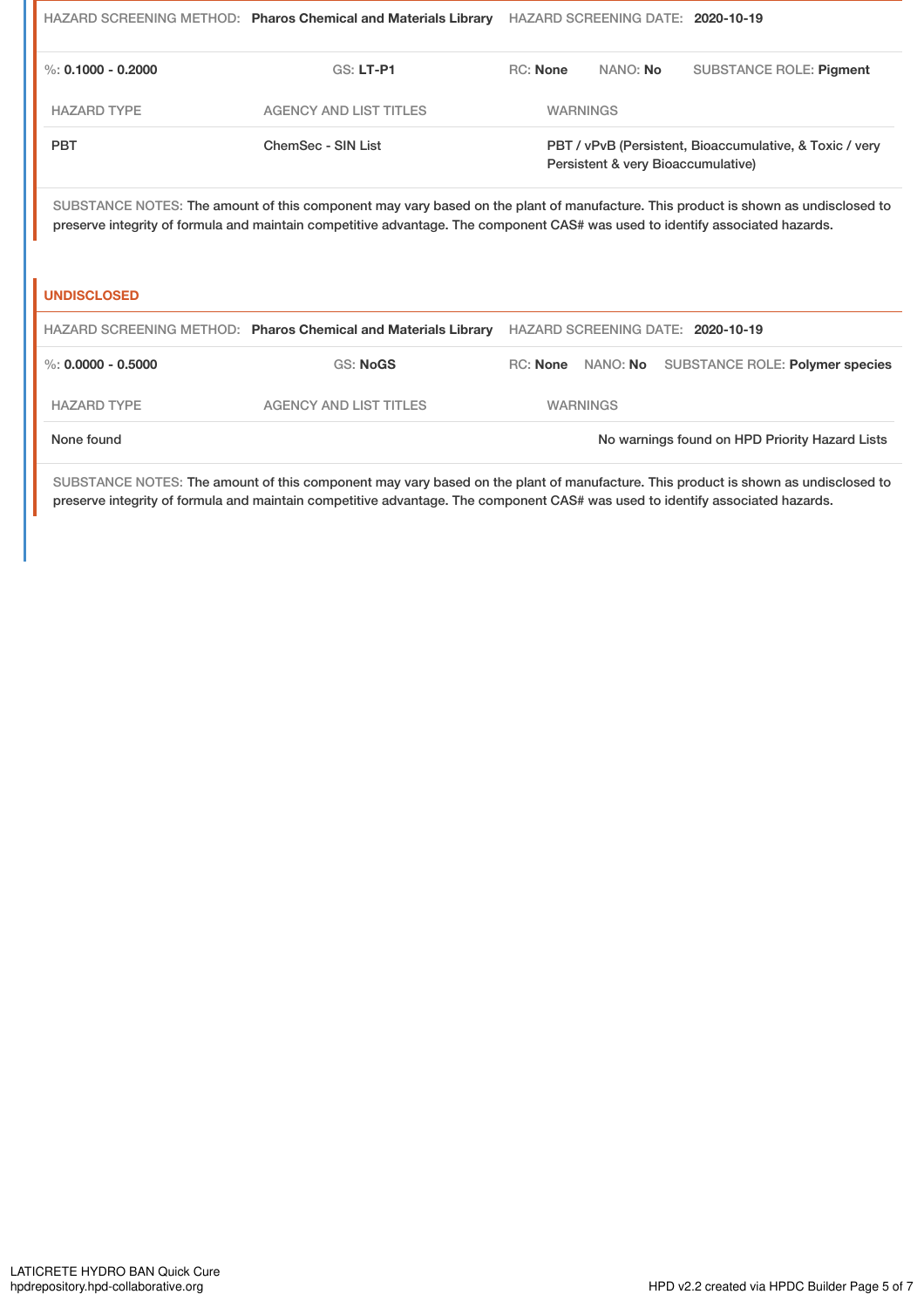This section lists applicable certification and standards compliance information for VOC emissions and VOC content. Other types of health or *environmental performance testing or certifications completed for the product may be provided.*

| <b>VOC EMISSIONS</b>                                                                                                                                                         | <b>UL/GreenGuard Gold Certified</b> |                             |                                            |  |  |
|------------------------------------------------------------------------------------------------------------------------------------------------------------------------------|-------------------------------------|-----------------------------|--------------------------------------------|--|--|
| CERTIFYING PARTY: Third Party<br>APPLICABLE FACILITIES: Applies to All Facilites.<br>CERTIFICATE URL:<br>http://certificates.greenguard.org/default.aspx?<br>id=113760&t=cs& | <b>ISSUE DATE: 2018-05-</b><br>23   | EXPIRY DATE: 2021-<br>07-09 | <b>CERTIFIER OR LAB: UL</b><br>Environment |  |  |

CERTIFICATION AND COMPLIANCE NOTES: Meets LEED v4.1 Credit "Low Emitting Materials" Emissions Requirements. This product was tested in accordance with California Department of Public Health (CDPH) v1.2 in an office and classroom environment.

| <b>VOC CONTENT</b>                                                                                                                                                                                                     | TDS 251 "Low VOC LATICRETE Products"    |                                    |  |  |  |
|------------------------------------------------------------------------------------------------------------------------------------------------------------------------------------------------------------------------|-----------------------------------------|------------------------------------|--|--|--|
| <b>CERTIFYING PARTY: Self-declared</b><br>APPLICABLE FACILITIES: Applies to All Facilities.<br><b>CERTIFICATE URL:</b><br>https://cdn.laticrete.com/~/media/support-and-<br>downloads/technical-datasheets/tds251.ashx | ISSUE DATE: 2020-08- EXPIRY DATE:<br>12 | <b>CERTIFIER OR LAB: LATICRETE</b> |  |  |  |

CERTIFICATION AND COMPLIANCE NOTES: Meets LEED v4.1 Credit "Low Emitting Materials" VOC Content Requirements per SCAQMD Rule 1113 (Waterproofing Sealers).

# **H** Section 4: Accessories

This section lists related products or materials that the manufacturer requires or recommends for installation (such as adhesives or fasteners), maintenance, cleaning, or operations. For information relating to the contents of these related products, refer to their applicable Health Product *Declarations, if available.*

No accessories are required for this product.

# **Section 5: General Notes**

LATICRETE® HYDRO BAN® Quick Cure meets the Living Building Challenge v4.0 requirement that the product does not contain any of the Red Listed Materials or Chemicals. Specifically, LATICRETE HYDRO BAN Quick Cure does not contain the following: Antimicrobials (marketed with a health claim) •Alkylphenols and related compounds •Asbestos •Bisphenol A (BPA) and structural analogues •California Banned Solvents •Chlorinated Polymers, including Chlorinated polyethylene (CPE), Chlorinated Polyvinyl Chloride (CPVC), Chloroprene (neoprene monomer), Chlorosulfonated polyethylene (CSPE), Polyvinylidiene chloride (PVDC), and Polyvinyl Chloride (PVC) •Chlorobenzenes •Chlorofluorocarbons (CFCs) & Hydrochlorofluorocarbons (HCFCs) •Formaldehyde (added) • Monomeric, polymeric and organo-phosphate halogenated flame retardants (HFRs) •Organotin Compounds •Perfluorinated Compounds (PFCs) •Phthalates (orthophthalates) •Polychlorinated Biphenyls (PCBs) •Polycyclic Aromatic Hydrocarbons (PAH) •Short-Chain and Medium-Chain Chlorinated Paraffins •Toxic Heavy Metals - Arsenic, Cadmium, Chromium, Lead (added), and Mercury •Wood treatments containing Creosote, Arsenic or Pentachlorophenol. See Section 1 for Volatile Organic Compounds (VOC) (wet applied products) information.